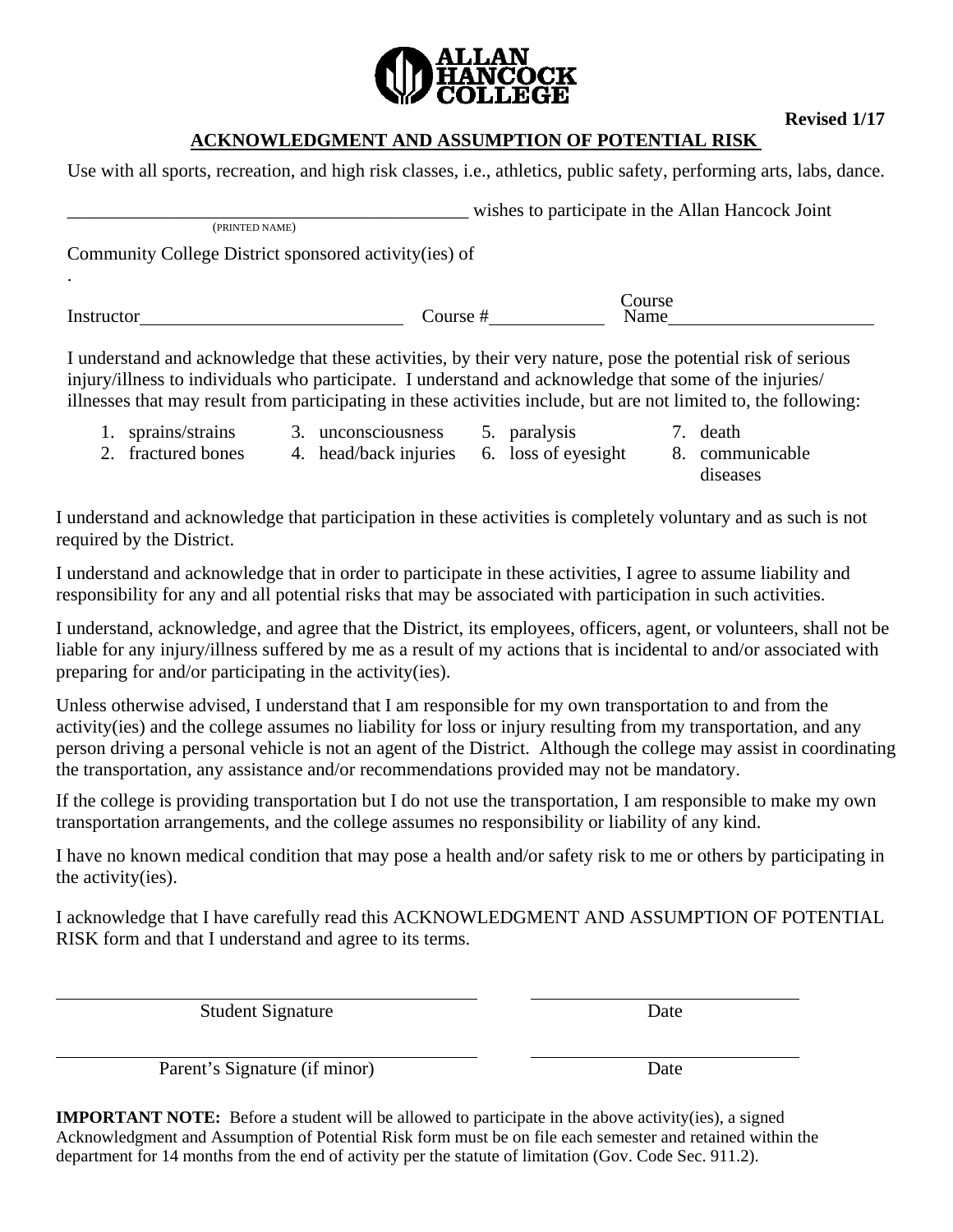

#### *PUBLICITY RELEASE FORM*

I hereby grant my consent to Allan Hancock College to use my name and my likeness, whether in still or moving pictures, my photograph and/or other reproduction, including my voice and features, with or without my name for any editorial, promotion, trade, business or other purpose whatsoever, including testimonial and endorsement advertising. Allan Hancock College may exercise its rights in any way it sees fit for its productions, for advertising and for other purposes. I hereby waive any right to approve the finished photograph, audio recording or video, or any copy that might be used in conjunction with the finished product. I understand I will receive no compensation for photographs, audio recordings or videos used and/or reused.

#### **Please print clearly**

| <b>NAME</b>           | <b>PHONE</b> |            |  |
|-----------------------|--------------|------------|--|
| <b>STREET ADDRESS</b> | <b>CITY</b>  | <b>ZIP</b> |  |
| <b>EMAIL</b>          | <b>MAJOR</b> |            |  |
| <b>SIGNATURE</b>      | <b>DATE</b>  |            |  |